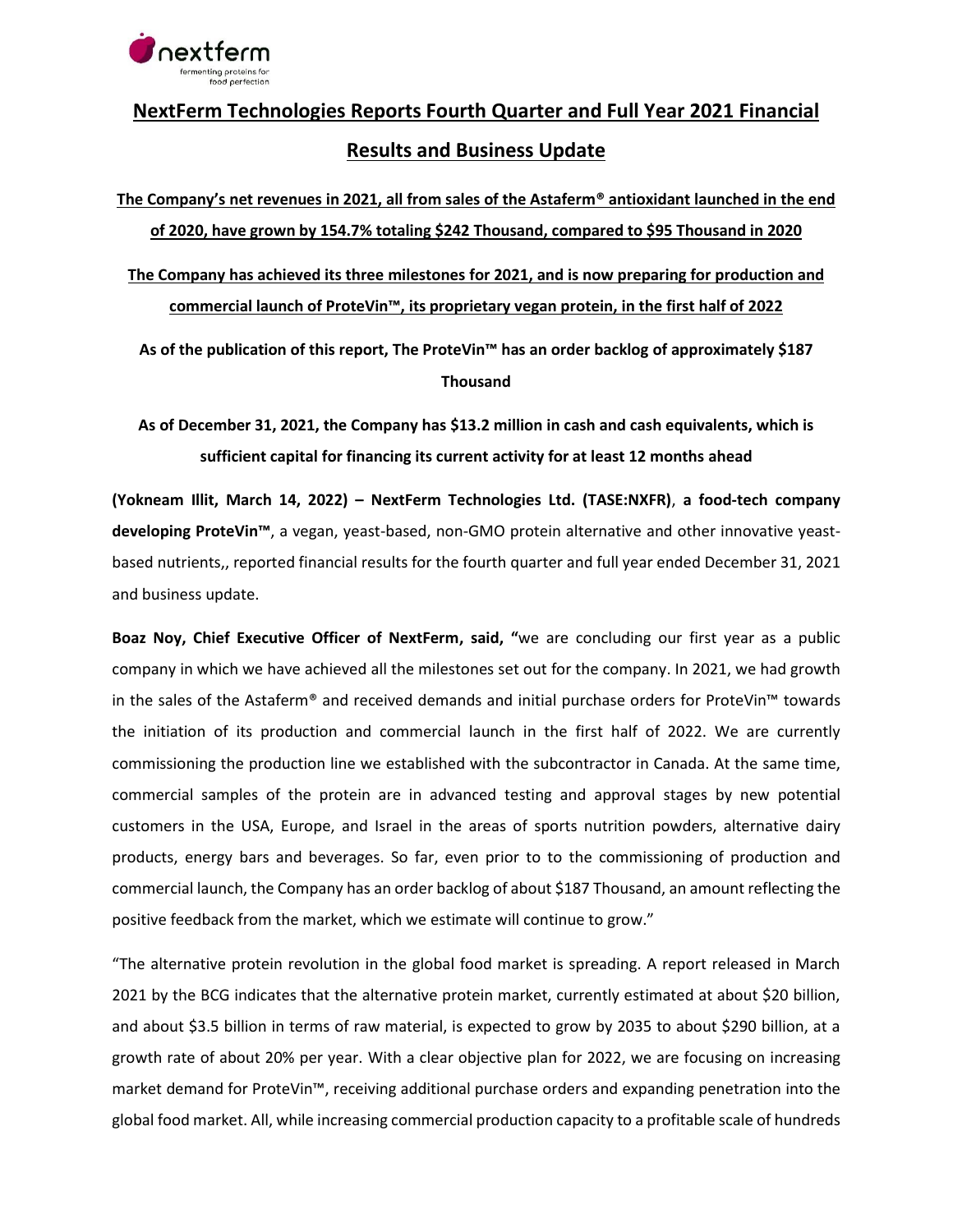of tons per year. As the only alternative protein on the market today that is similar in its nutritional value and composition of amino acids to animal derived protein, and with no aftertaste, and based on strong positive feedback from customers, we believe that ProteVin™ has the potential of becoming an exceptional raw material with a high demand in the global alternative protein industry in the coming years."

#### **Fourth Quarter and full year 2021 Financial Highlights:**

**Net Revenues** increased 48.5% to \$101 thousand compared to \$68 thousand in the fourth quarter of 2020. **2021 Annual net revenues** increased 154.7% to \$242 thousand compared \$95 thousand in 2020. The revenues derive from the sale of Astaferm®, the Company's antioxidant. In 2021, the Company launched Astaferm® in the Canadian market and also received purchase orders from recurring customers in the USA, where the product was first launched at the end of 2020.

During 2021, the Company completed the development of a product based on Astaferm® combined with other ingredients in the form of gummies for supporting of the immune system. The Company has also completed development of additional applications customary in the industry, which include, in addition to gummies, a significantly higher concentration of cold-water dispersible powder as opposed to powders derived from algae source and with a completely neutral taste and flavor, as well as a new generation of Astaferm® with reduced sugar content gummies (80% less sugar). As of the date of the report, the Company has started marketing the new products in the USA. The Company's plans for 2022 in respect of the Astaferm® product are receiving purchase orders from new and recurring customers and expanding the marketing and advertising activity of Astaferm®, including, *inter alia,* campaigns and participation in tradeshows and conferences.

**The Company has an order backlog** of about \$119 thousand as of December 31, 2021, out of which \$103 thousand (86%) is for ProteVin™. Prior to the publication of this report, the Company had an order backlog of about \$232 thousand, out of which \$187 thousand (81%) is for ProteVin™. As of December 31, 2019, the Company did not have any order backlog since it hadn't yet started selling its products. As of December 31, 2020, the Company's backlog was approximately \$18 thousand. As of the date of the report, the Company has no long-term contracts with customers. In the initial launch stages of products, most purchases are made through standalone purchase orders, and in more advanced stages, through yearly purchase orders.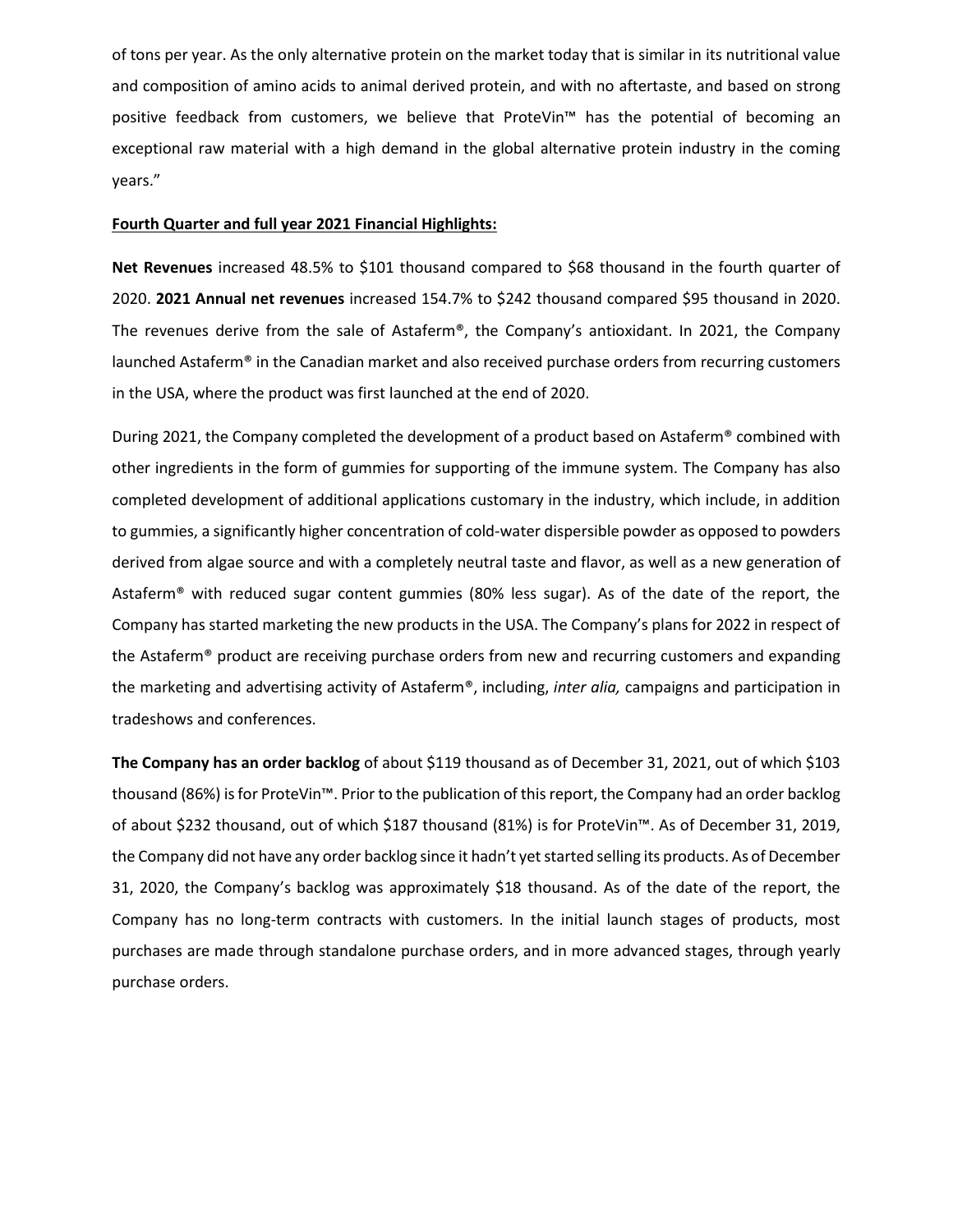- 1. Operation of the first production facility for manufacturing ProteVin™ which was established in the GFR facilities in Canada, with a capacity of tens of tons, in the first half of 2022.
- 2. Commercial launch of ProteVin™ and supply of the first orders received in the USA during the first half of 2022.
- 3. Growing market demand and receive additional purchase orders, accelerating growth into sports nutrition and food markets by dominant players.
- 4. Expansion of production capacity for ProteVin™ to a profitable industrial scale of hundreds of tons per year. Such expansion is expected to begin during the second half of 2022, towards the start of production at these volumes in 2023.
- 5. Obtain a regulatory approval for marketing ProteVin™ in Israel in 2022. Israel is first in the world in terms of the shift to veganism and alternative nutrition and is an important market for the Company. It will be emphasized that ProteVin™ may be marketed in the US, Europe and other countries based on existing regulations regarding baking yeast and products thereof.

**Gross profit** increases 31% to \$17 thousand compared to \$13 thousand in the fourth quarter of 2020 while Gross margin decreased 11.6% to 16.8% compared to 19% in the fourth quarter of 2020. **Annual gross profit** increased 21% to \$23 thousand compared to \$19 thousand in 2020 while Gross margin decreased 52.5% to 9.5% compared to 20% in 2020. The increase in gross profit is a result of the increase in the Company's sales, however the decrease in the gross margin was mainly due to fixed costs in production as well as non-recurring expenses that affected the gross profit. The Company estimates that the gross profit from Astaferm® sales will improve as the sales advance and based on technological improvements and streamlining of production processes by the Company.

**Research and development** expenses increased 7%to \$700 thousand, compared to \$653 thousand in the fourth quarter of 2020. **Research and development** annual expenses for 2021 increased 27.3% to \$2.8 million compared to \$2.2 million in the twelve months period ended December 31, 2020. The increase in research and development expenses compared to last year was mainly due to an increase in salary expenses, share-based compensation expenses, and subcontractors.

**Sales and marketing** expenses increased 66% to \$168 thousand, compared to \$101 thousand in the fourth quarter of 2020. **Sales and marketing** annual expenses for 2021 increased 61.7% to \$506 thousand compared to \$313 thousand in the same period in the twelve months period ended December 31, 2020. The increase in sales and marketing expenses in 2021 compared to 2020 was mainly due to an increase in salaries and related expenses and an increase in advertising and branding expenses.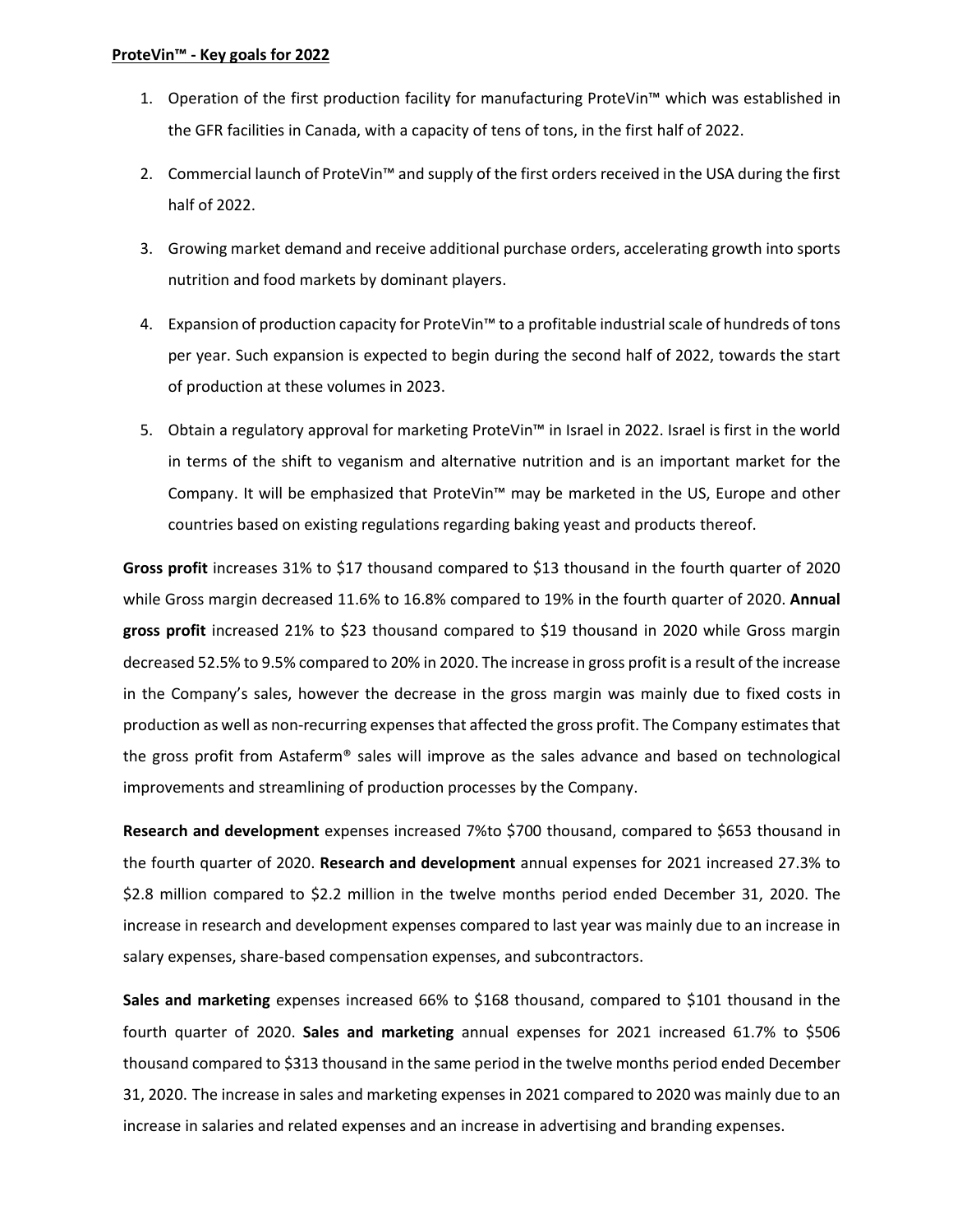**General and administrative** expenses increased 110% to \$373 thousand, compared to \$178 thousand in the fourth quarter of 2020. **General and administrative** annual expenses for 2021 increased 106.5% to \$1.2 million compared to \$581 thousand in the twelve months period ended December 31, 2020. The increase in administrative and general expenses compared to last year was mainly due to expenses related to the Company's becoming a public company in January 2021.

**Operating loss** increased 31% to \$1.2 million, compared to \$919 thousand in the fourth quarter of 2020**. 2021 Annual operating loss**increased 46.2% to \$4.5 million compared to \$3 million in the twelve months period ended December 31, 2020.

**Net loss** decreased 8% to\$1.2 million, compared to \$1.3 million in the fourth quarter of 2020**. 2021 Annual Net loss** increased 62% to \$5.5 million, compared to \$3.4 million in the twelve months period ended December 31, 2020. The Net loss was mainly affected by the operating loss, as well as net financial expenses, in the amount of approximately \$1.0 million, mainly resulting from the revaluation of a convertible loan, offsetting financial income in respect of the revaluation of the option granted to Lallemand's, a global giant focused on yeast, as part of an agreement therewith.

**Net cash from operating activities for 2021** increased 27% to \$3.8 million compared to \$3 million in the fourth quarter of 2020. The increase in cash from operating activities in 2021 was mainly due to the increase in the Company's loss offsetting the increase in the fair value of the convertible loan.

**Cash and cash equivalents as of December 31, 2021,** amounted \$13.2 million, compared to \$716 thousand as of December 31, 2020. In January 2021, the Company completed an IPO of shares and warrants on the Tel-Aviv Stock Exchange. In total, the Company raised a gross amount of \$11 million (ILS 35.2 million) and \$10 million (ILS 31.7 million), net. In December 2021, the Company completed a private placement of the Company's ordinary shares to 16 investors, for a total of \$8.1 million (ILS 25 million). The Company estimates, considering its existing plans, that it has capital to finance its current operations for at least 12 months ahead.

#### **About NextFerm Technologies**

NextFerm Technologies, traded on the Tel Aviv Stock Exchange (TASE:NXFR) is a food-tech company engaged in the research, development, manufacturing and marketing of innovative, functional and vegan yeast-derived, non-GMO protein alternatives for various applications in the food and food supplement markets and the growing market for animal-derived protein alternatives.

NextFerm's flagship product is ProteVin™, a vegan, yeast-derived protein alternative with nutritional value that is similar to animal-derived protein (Amino acid profile BCAA=21%, Leucine=9%, EAA=53%and high digestibility PDCAAS=1) and a neutral flavor, with no aftertastes that are typical of plant-based protein.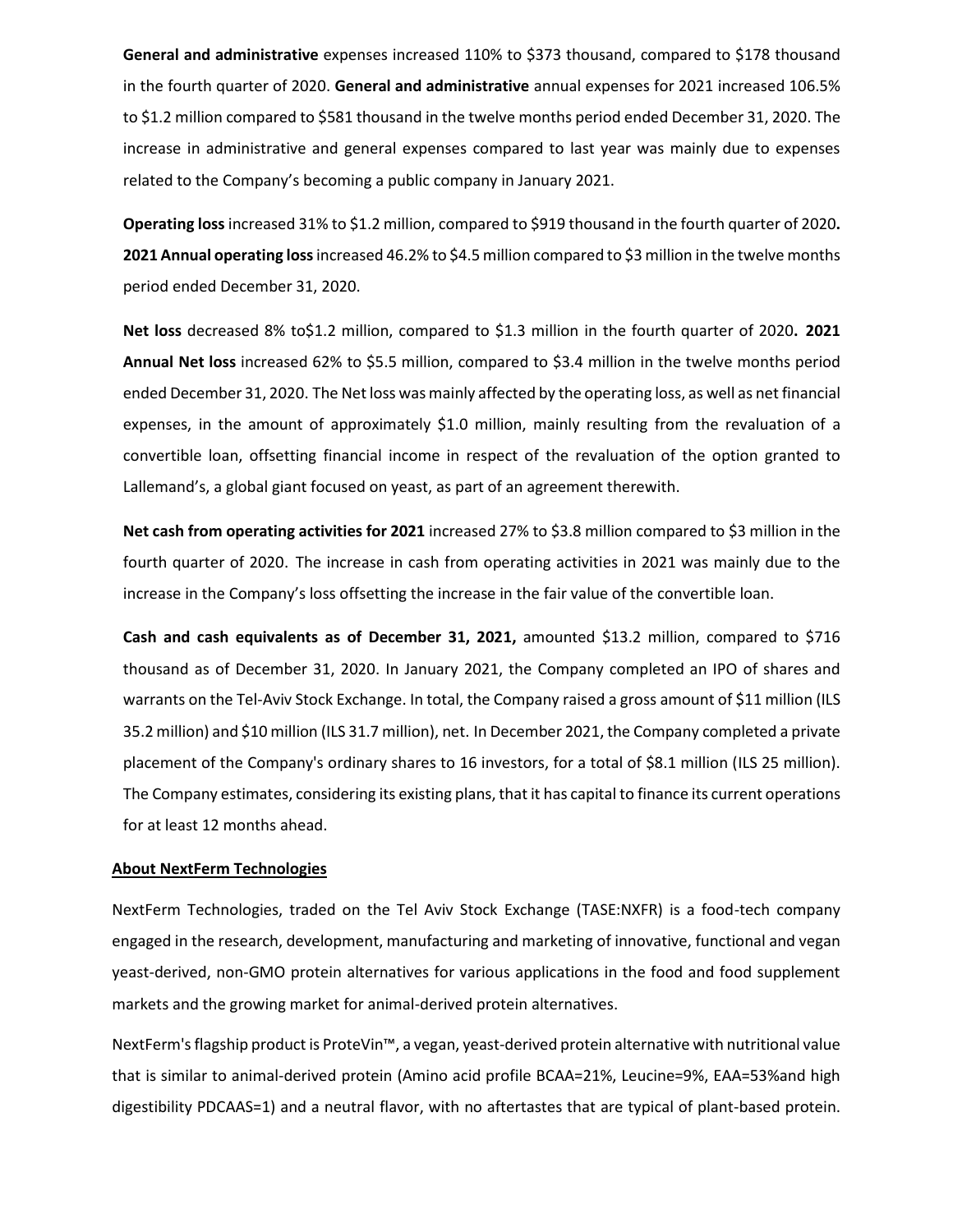ProteVin™ is designed for a variety of categories in the alternative protein market, which is estimated at USD 20 billion in terms of final products and at USD 3.5 billion in terms of raw materials with a 10% CAGR, with an annual growth rate of 17%, including milk and dairy substitutes, meat substitutes and additional categories such as infant nutrition, adult nutrition, and sports nutrition. NextFerm is gearing up for commercialization of the product in the US in 2022.

Another product currently being sold is Astaferm®, an innovative astaxanthin-based antioxidant derived from yeast that has been sold in the US since the end of 2020 through well-established and leading brands in the food supplement market in the US. In July 2021, the Company received Regulatory Marketing Approval for Astaferm® in Canada.

The company has additional products which have been licensed to Lallemand, a global giant focused on yeast.

For more information, visit the NextFerm website at: [www.nextferm.com](http://www.nextferm.com/)

## **Legal Notice Regarding Forward-Looking Statements**

This announcement also includes forecasts, projections, assessments, estimates and other information which refer to future events and matters, the realization of which is uncertain and not exclusively under the Company's control (forward-looking information). The main facts and data used to support this information are facts and data regarding the current position of the Company and its businesses (including the scope of sales and levels of profitability, manpower, commercial engagements and more), facts and data regarding the current global position of the Company's operating segments (including industryspecific financial developments, environmental regulatory developments, the competitive environment, technological developments, the reinsurance market and more), and macro-economic facts and data (including the economic situation both in Israel and around the world, yields in the capital markets, social and state developments and more), all as known by the Company when publishing this announcement. The forward-looking information included above in this announcement is significantly based upon, in addition to the existing information held by the Company, on the Company's current assessments and expectations of future developments vis-a-vis each one of the aforementioned parameters, and the interconnectedness of each one of these developments. The Company has no certainty that its forecasts and assessments will indeed eventuate, and the Company's operating results may be materially different than the results assessed or implicit based on that set forth above, inter alia, as a result of a change in any of the aforementioned factors.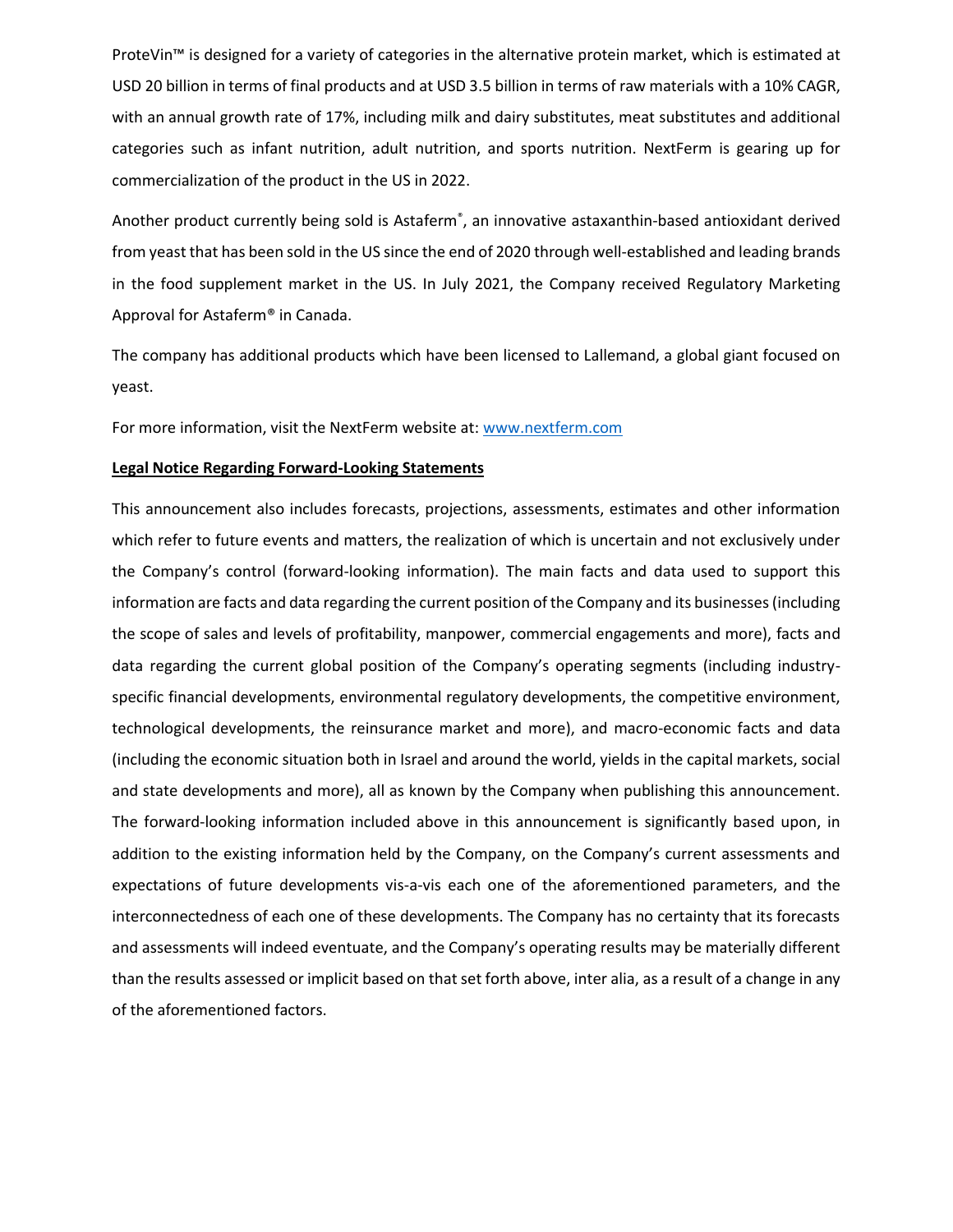For more information:

**Yossi Ohana** Chief Financial Officer NextFerm Technologies Ltd. +972-54-7715893 [yossio@nextferm.com](mailto:yossio@nextferm.com)

**Investor and Media Contact Meirav Gomeh-Bauer** Investor Relations & Financial Media +972-54-4764979 [Meirav@bauerg.com](mailto:Meirav@bauerg.com)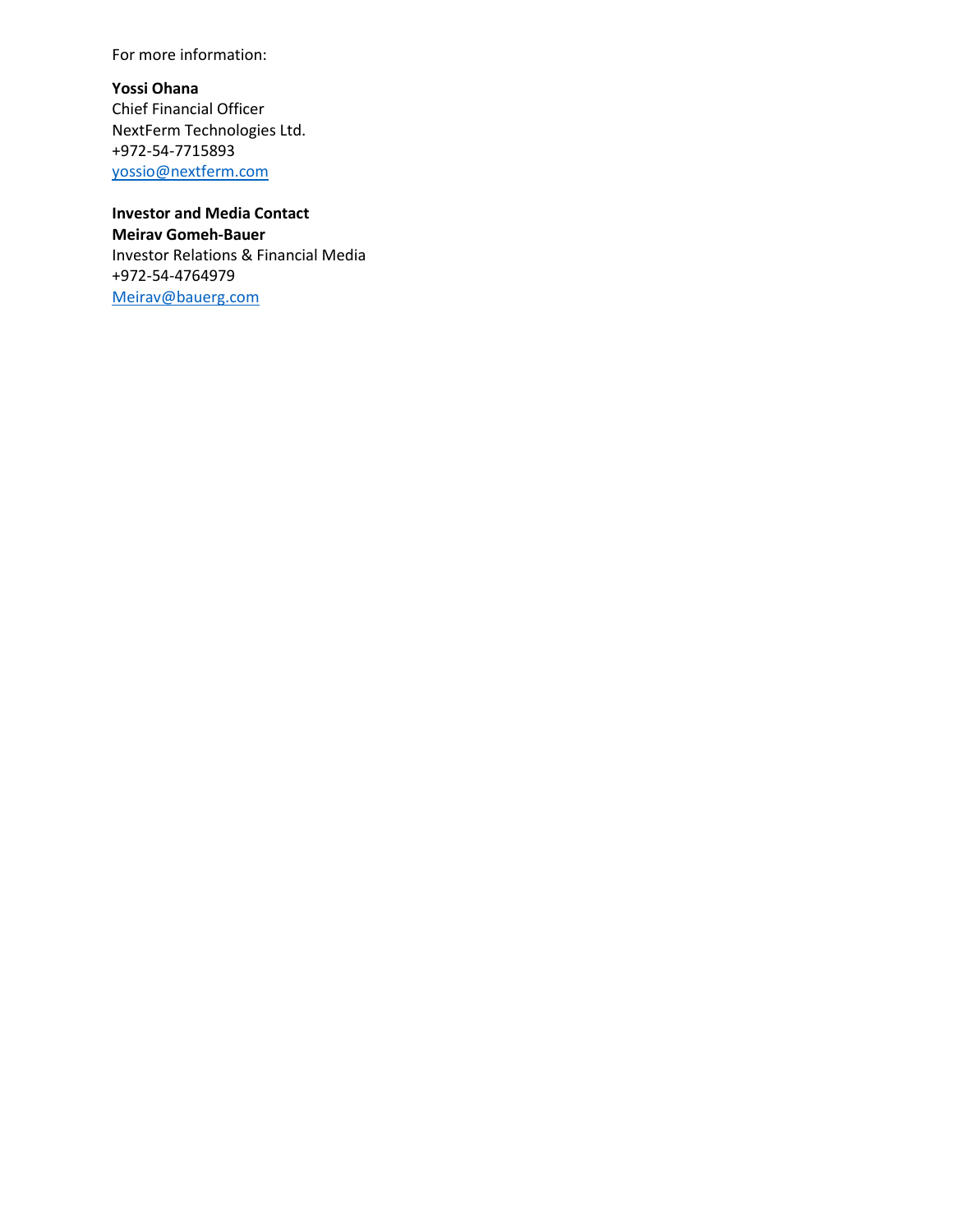#### **NEXTFERM TECHNOLOGIES LTD. CONDENSED CONSOLIDATED UNAUDITED STATEMENTS OF OPERATIONS**

|                                                                                       |                                                      | Year Ended December 31, |  |  |
|---------------------------------------------------------------------------------------|------------------------------------------------------|-------------------------|--|--|
|                                                                                       | 2021                                                 | 2020                    |  |  |
|                                                                                       | U.S. dollars in thousands<br>(except per share data) |                         |  |  |
| <b>NET REVENUES</b>                                                                   | 242                                                  | 95                      |  |  |
| <b>COST OF REVENUES</b>                                                               | (219)                                                | (76)                    |  |  |
| <b>GROSS PROFIT</b>                                                                   | 23                                                   | 19                      |  |  |
| <b>OPERATING EXPENSES:</b>                                                            |                                                      |                         |  |  |
| Research and development - net *                                                      | 2,772                                                | 2,181                   |  |  |
| Selling and marketing *                                                               | 506                                                  | 313                     |  |  |
| General and administrative *                                                          | 1,212                                                | 581                     |  |  |
| Total operating expenses                                                              | 4,490                                                | 3,075                   |  |  |
| <b>OPERATING LOSS</b>                                                                 | (4, 467)                                             | (3,056)                 |  |  |
| Financial expenses                                                                    | 1,222                                                | 778                     |  |  |
| Financial income                                                                      | 184                                                  | 414                     |  |  |
| FINANCIAL EXPENSES (INCOME) - net                                                     | 1,038                                                | 364                     |  |  |
| <b>LOSS BEFORE TAXES ON INCOME</b>                                                    | 5,505                                                | 3,420                   |  |  |
| <b>TAXES ON INCOME</b>                                                                | 2                                                    | 1                       |  |  |
| <b>NET LOSS</b>                                                                       | 5,507                                                | 3,421                   |  |  |
| <b>LOSS PER SHARE:</b>                                                                |                                                      |                         |  |  |
| <b>Basic &amp; Diluted</b>                                                            | 0.49                                                 | 1.87                    |  |  |
| * The above items are inclusive of the following<br>share-based compensation expense: |                                                      |                         |  |  |
| Research and development - net                                                        | 78                                                   | 169                     |  |  |
| Selling and marketing                                                                 | 3                                                    | 23                      |  |  |
| General and administrative                                                            | 36                                                   | 75                      |  |  |
|                                                                                       | 117                                                  | 267                     |  |  |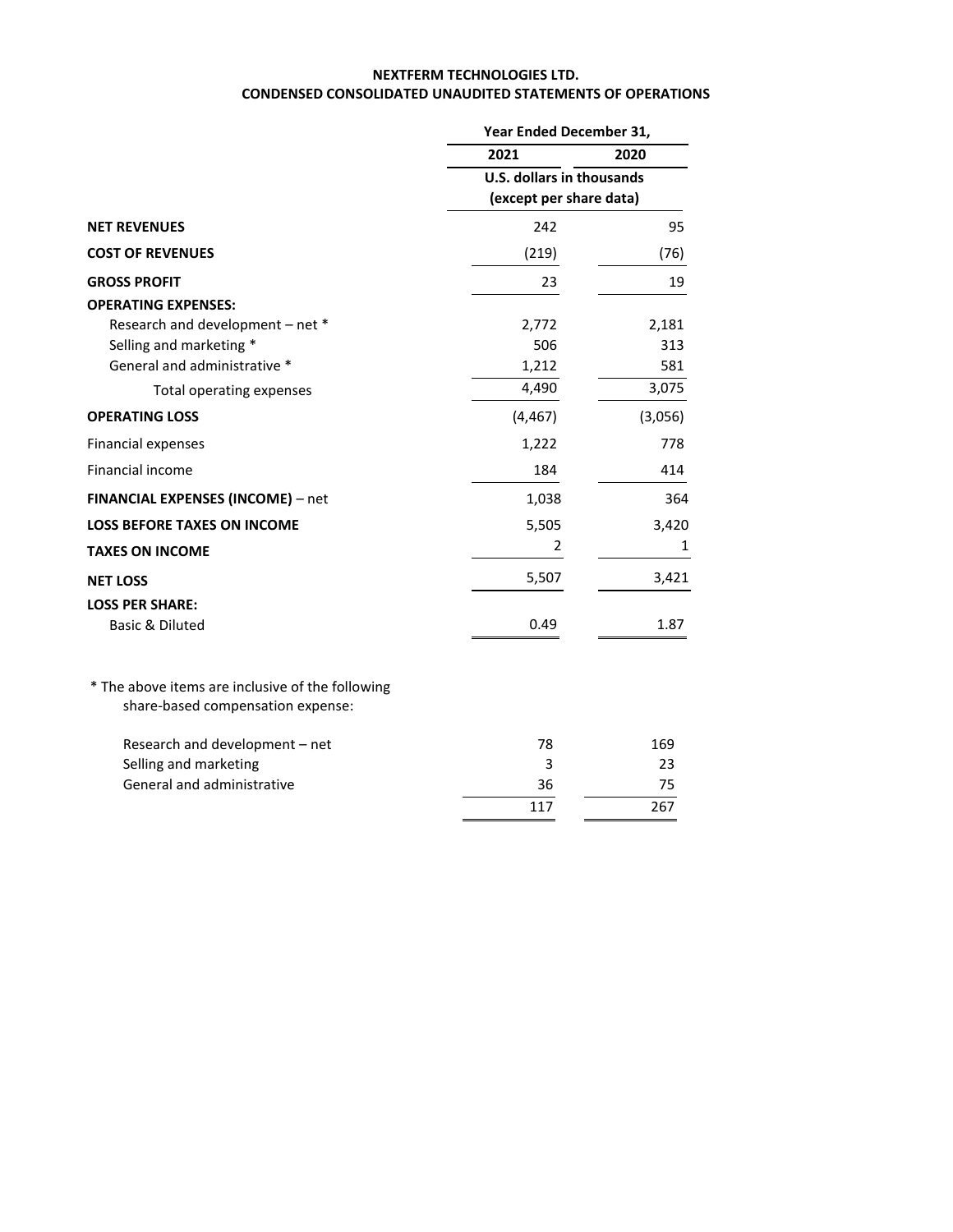## **NEXTFERM TECHNOLOGIES LTD. CONDENSED CONSOLIDATED UNAUDITED BALANCE SHEETS**

|                                            | December 31,<br>2021             | December 31,<br>2020 |
|--------------------------------------------|----------------------------------|----------------------|
|                                            | <b>U.S. dollars in thousands</b> |                      |
| Assets                                     |                                  |                      |
| <b>CURRENT ASSETS:</b>                     |                                  |                      |
| Cash and cash equivalents                  | 13,164                           | 716                  |
| Short-term bank deposits                   |                                  |                      |
| Accounts receivable:                       |                                  |                      |
| Trade                                      | 60                               | 67                   |
| Other                                      | 147                              | 233                  |
| Inventories                                | 771                              | 539                  |
| Total current assets                       | 14,142                           | 1,555                |
| <b>NON-CURRENT ASSETS:</b>                 |                                  |                      |
| Property and equipment, net                | 1,674                            | 523                  |
| Long-term deposits and other               | 45                               | 21                   |
| Right of use assets                        | 607                              | 64                   |
| Total non-current assets                   | 2,326                            | 608                  |
| <b>Total assets</b>                        | \$16,468                         | \$2,163              |
| Liabilities and shareholders' equity       |                                  |                      |
| <b>CURRENT LIABILITIES:</b>                |                                  |                      |
| Accounts payable and accruals:             |                                  |                      |
| Trade                                      | \$605                            | \$463                |
| Other                                      | 701                              | 277                  |
| Current maturities of lease liabilities    | 214                              | 36                   |
| <b>IIA liability</b>                       | 35                               | 70                   |
| Deferred revenues and Contract liability   | 2,350                            | 2,350                |
| Option component liability                 | 86                               |                      |
| Convertible loan                           |                                  | 2,554                |
| <b>Total current liabilities</b>           | 3,991                            | 5,750                |
| <b>LONG-TERM LIABILITY -</b>               |                                  |                      |
| Lease Liabilities                          | 456                              | 7                    |
| Long term IIA liability                    | 347                              | 333                  |
| <b>Total liabilities</b>                   | 803                              | 340                  |
| <b>SHAREHOLDERS' EQUITY:</b>               |                                  |                      |
| Ordinary shares                            | 43                               | 4                    |
| Preferred A shares                         |                                  | 6                    |
| Preferred A-1 shares                       |                                  | 1                    |
| Preferred A-2 shares                       |                                  | $\overline{2}$       |
| Preferred A-3 shares                       |                                  | 3                    |
| Additional paid-in capital                 | 31,614                           | 10,789               |
| Accumulated other comprehensive loss       | (19, 983)                        | (14, 732)            |
| Total shareholders' equity                 | 11,674                           | (3,927)              |
| Total liabilities and shareholders' equity | 16,468                           | 2,163                |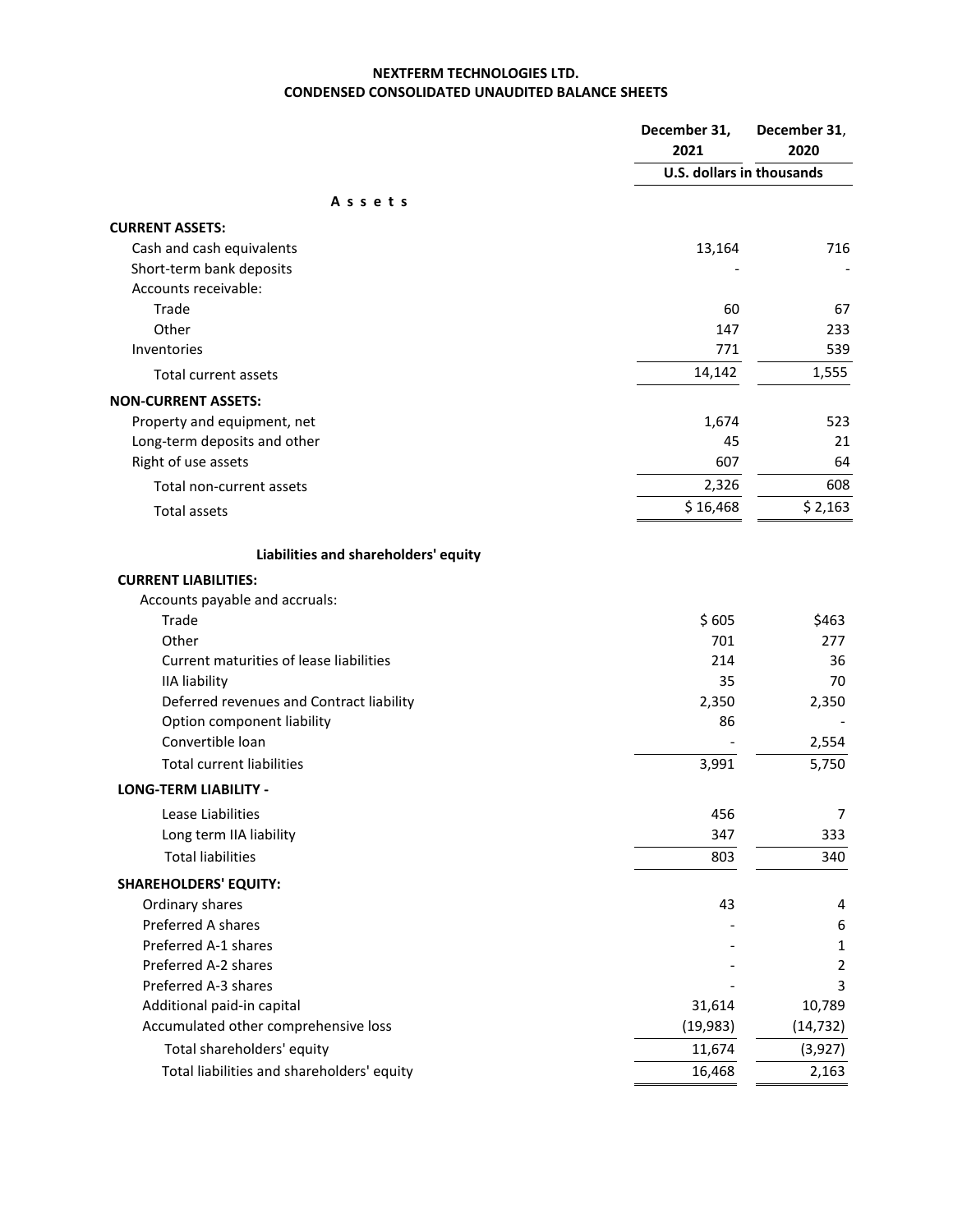## **NEXTFERM TECHNOLOGIES LTD. CONDENSED CONSOLIDATED UNAUDITED STATEMENTS OF CASH FLOWS**

|                                                                        | Year Ended March 31,             |          |
|------------------------------------------------------------------------|----------------------------------|----------|
|                                                                        | 2021                             | 2020     |
|                                                                        | <b>U.S. dollars in thousands</b> |          |
| <b>CASH FLOWS FROM OPERATING ACTIVITIES:</b>                           |                                  |          |
| Cash generated from operations (see appendix A)                        | (3,821)                          | (2, 975) |
| Income taxes paid                                                      | (2)                              | (1)      |
| Net cash (outflow) from operating activities                           | (3,823)                          | (2, 976) |
| <b>CASH FLOWS FROM INVESTING ACTIVITIES:</b>                           |                                  |          |
| Property and equipment purchases                                       | (1, 259)                         | (86)     |
| Changes in restricted deposits                                         |                                  | 9        |
| Net cash (outflow) from investing activities                           | (1, 259)                         | (77)     |
| <b>CASH FLOWS FROM FINANCING ACTIVITIES:</b>                           |                                  |          |
| Proceeds from Issuance of preferred A-2 shares, net of issuance cost   |                                  | 8        |
| Interest element of lease payments                                     | (96)                             | (7)      |
| Principal element of lease payments                                    | (45)                             | (46)     |
| Proceeds from Issuance of Ordinary shares (IPO), net of issuance cost  | 9,490                            |          |
| Proceeds from Issuance of Ordinary shares (PIPE), net of issuance cost | 7,889                            |          |
| Proceeds from Issuance of Warrants (IPO), net of issuance cost         | 266                              |          |
| Proceeds from Convertible loan                                         |                                  | 1,806    |
| Net cash inflow from financing activities                              | 17,504                           | 1,761    |
| NET CHANGE IN CASH AND CASH EQUIVALENTS                                | 14,422                           | (1, 292) |
| <b>BALANCE OF CASH AND CASH EQUIVALENTS</b>                            |                                  |          |
| AT BEGINNING OF PERIOD                                                 | 716                              | 2,008    |
| Effects of exchange rate changes on cash and cash equivalents          | 26                               |          |
| <b>BALANCE OF CASH AND CASH EQUIVALENTS</b>                            |                                  |          |
| <b>AT END OF PERIOD</b>                                                | 13,164                           | 716      |
| APPENDIX A: NET CASH PROVIDED BY OPERATING ACTIVITIES:                 |                                  |          |
| Net loss for the period                                                | (5,507)                          | (3, 421) |
| Adjustments required to reflect cash flows from operations:            |                                  |          |
| Depreciation and amortization                                          | 237                              | 153      |
| Non-cash employee benefits expense - share-based payments              | 117                              | 267      |
| Income taxes paid                                                      | 2                                | 1        |
| Fair value adjustment to Convertible loan                              | 1,058                            | 748      |
| Fair value adjustment to Option component liability                    | (180)                            | (393)    |
| Change in IIA liability<br>Interest paid                               | (21)<br>96                       | 19<br>7  |
| Effects of exchange rate changes on cash and cash equivalents          | (26)                             |          |
|                                                                        | 1,283                            | 802      |
| Change in operating assets and liabilities:                            |                                  |          |
| (Increase) in inventories                                              | (232)                            | (404)    |
| (Increase)/decrease in trade receivables                               | 7                                | (67)     |
| (Increase)/decrease in other receivables                               | 62                               | (86)     |